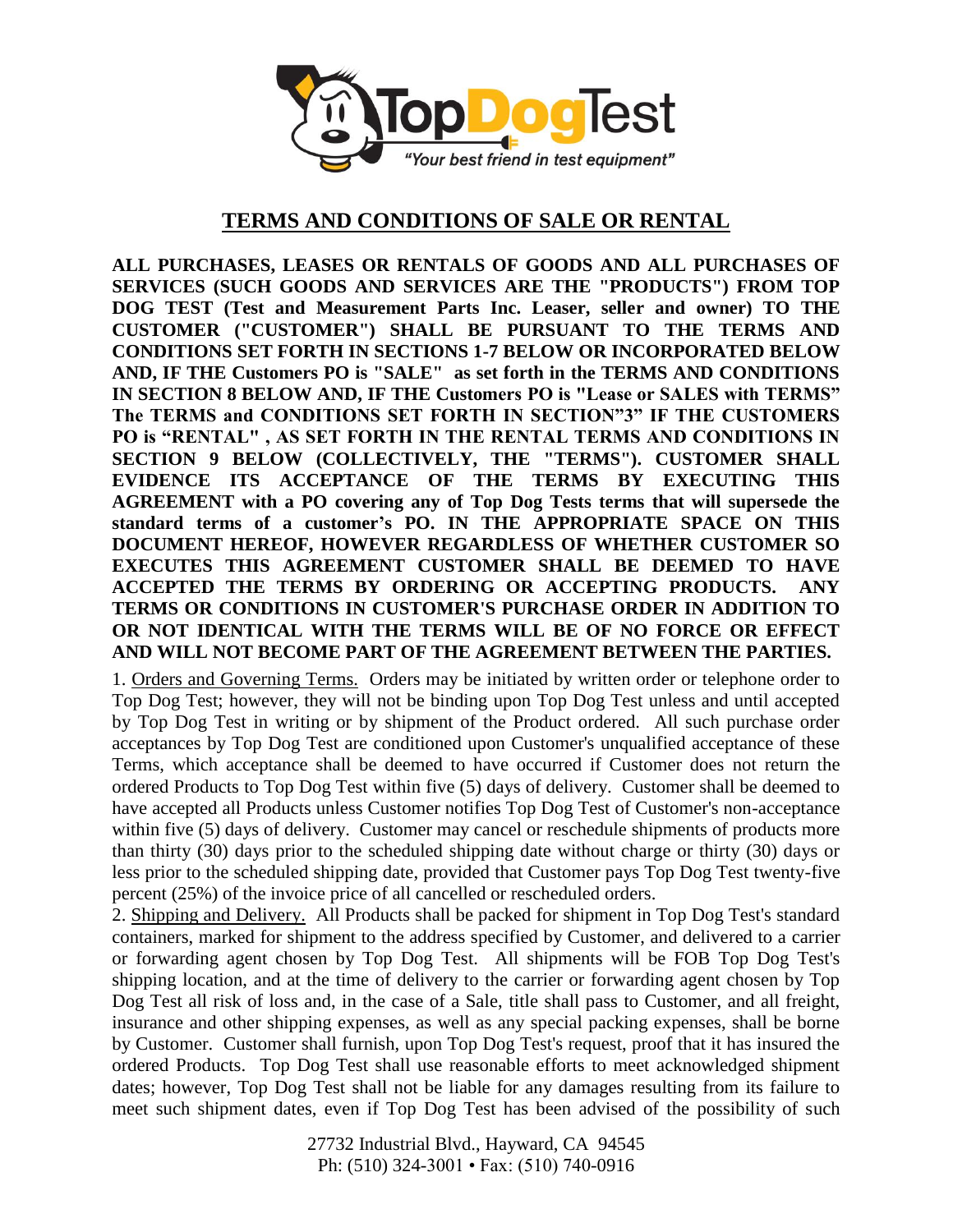damages.

3. Installment Shipments, General Payment Terms and Taxes. Every installment shipment shall be treated as a separate transaction, but in the event of default by Customer, and without any prejudice to Top Dog Test's rights under these Terms and in equity and law, Top Dog Test may decline to and/or elect to ship additional Product and such actions by Top Dog Test shall not constitute a waiver or in any way limit Top Dog Test's legal rights and remedies. Amounts outstanding for more than thirty (30) days will be subject to a monthly charge at the rate of one and one-half percent (1.5%) per month, or the maximum permitted by law, whichever is less as reasonable compensation for Top Dog Test's estimated damages from Customer's late payments. Lease and sales with terms, Top Dog Test and or our appointed representatives have the right to enter customer premises for the sole purpose repossessed from the customers premises. Unless otherwise stated in writing signed by Top Dog Test, prices are exclusive of all installation charges, sales, use, excise or other taxes or duties. Any such applicable charge, tax or duty shall be borne by Customer in addition to the prices quoted or invoiced. If Top Dog Test has any concerns as to the payment history or ability of Customer, it may ship any or all Products only against prior payment, letter of credit or C.O.D. and international shipments may be made against approved irrevocable letters of credit, payable upon delivery and in U.S. funds.

4. Limited Warranty. All Products are sold leased or rented subject to the provisions of the applicable Top Dog Test limited warranty available from Top Dog Test and expressly incorporated herein in its entirety by this reference. **TOP DOG TEST'S LIMITED WARRANTY EXTENDS TO THE CUSTOMER ONLY AND IS EXCLUSIVE AND IN LIEU OF ALL OTHER WARRANTIES, AND TOP DOG TEST MAKES NO OTHER WARRANTIES, EXPRESS OR IMPLIED, EITHER IN FACT OR BY OPERATION OF LAW, STATUTORY OR OTHERWISE, AND TOP DOG TEST EXPRESSLY EXCLUDES AND DISCLAIMS ANY WARRANTY OF MERCHANTABILITY OR FITNESS FOR A PARTICULAR PURPOSE.** Before returning any Product (including a return at the end of a Rental), Customer shall contact Top Dog Test and request the necessary return material authorization number(s).

5. Limitation of Liability. Customer agrees that Top Dog Test's liability to Customer in any way connected with the Sale or Rental of Products to Customer, regardless of the form of action, shall in no event exceed the price paid by Customer for such Products. Under no circumstances will Top Dog Test be liable for any damages resulting from Top Dog Test's failure to meet any delivery schedule, even if Top Dog Test has been advised of the possibility of such damages. **IN NO EVENT WILL TOP DOG TEST BE LIABLE FOR COSTS OF PROCUREMENT OF SUBSTITUTE PRODUCTS OR SERVICES, LOST PROFITS, OR ANY SPECIAL, INDIRECT, CONSEQUENTIAL OR INCIDENTAL DAMAGES, HOWEVER CAUSED AND ON ANY THEORY OF LIABILITY, ARISING IN ANY WAY OUT OF THE SALE OR RENTAL OF PRODUCTS OR SERVICES TO CUSTOMER. THIS LIMITATION SHALL APPLY EVEN IF TOP DOG TEST HAS BEEN ADVISED OF THE POSSIBILITY OF SUCH DAMAGES AND NOTWITHSTANDING ANY FAILURE OF ESSENTIAL PURPOSE OF ANY LIMITED REMEDY.**

6. Software. Customer acknowledges that all software and accompanying documentation ("Software") obtained by Customer from Top Dog Test are proprietary and are subject to certain proprietary rights. Any references to "purchases" "lease" or "rental" of Software signifies only the purchase, lease or rental, as appropriate, of a license pursuant to the terms of the applicable license agreement(s). Customer agrees to be bound by all of the terms of such license agreement(s). The sale of Products to Customer shall in no way be deemed to confer upon Customer any right or interest in any proprietary rights.

> 27732 Industrial Blvd., Hayward, CA 94545 Ph: (510) 324-3001 • Fax: (510) 740-0916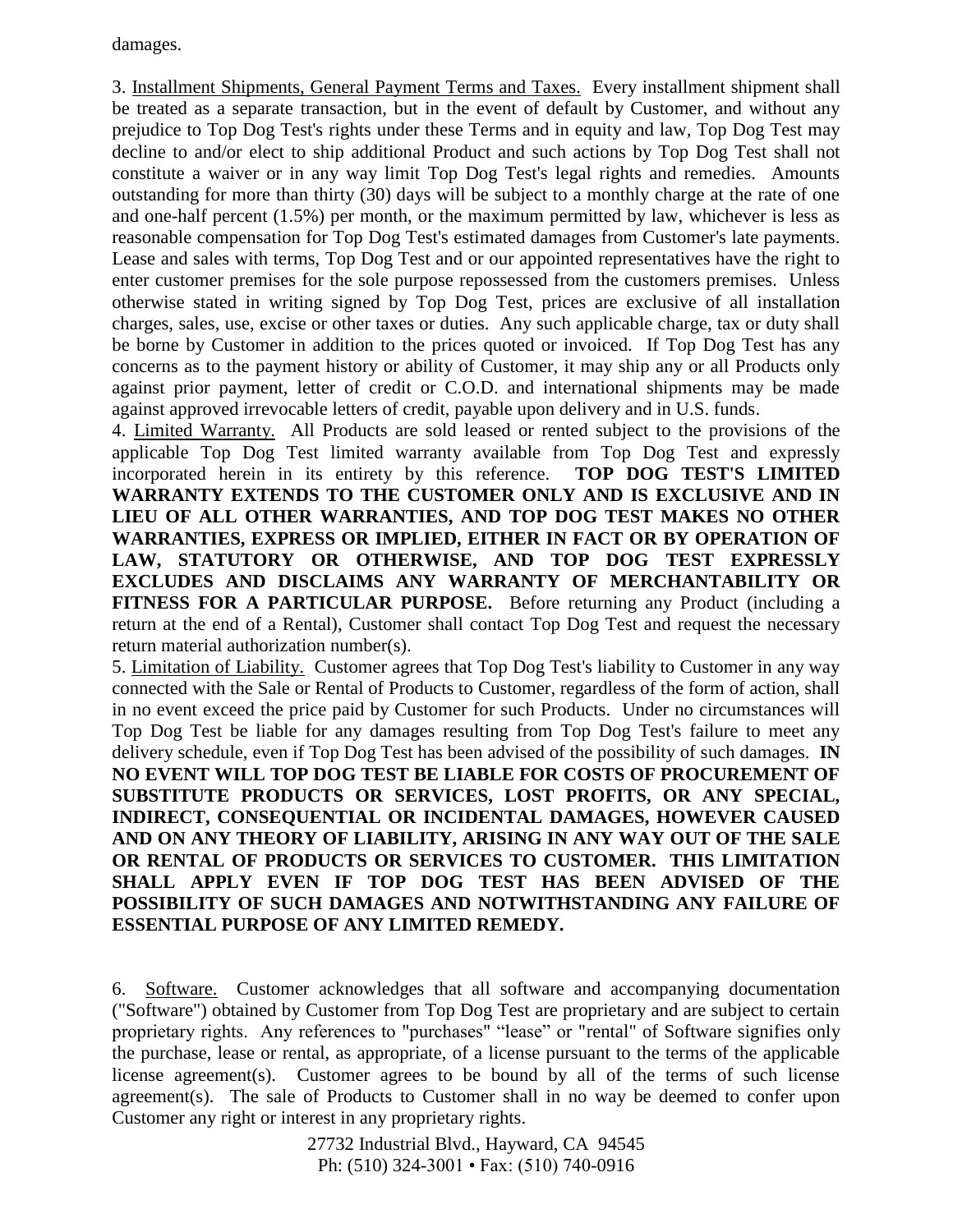## 7. Miscellaneous.

(a) Entire Agreement and Applicable Law. The Terms set forth herein and expressly incorporated by reference, including Top Dog Test's limited warranty, constitute the entire agreement between Top Dog Test and Customer with respect to the matters described herein and shall not be qualified or interpreted by any trade usage or prior course of dealing unless expressly authorized in writing by Top Dog Test. Any credits owed to customer for any reasons Top Dog Test has agreed to may be used on a future purchase lease or rental from Top Dog Test. If customer request the credit to be returned by check, customer must so request in writing and Top Dog Test will return the credit by check as soon as administratively possible. If credits remain unused for a period of six (6) months, such credits will become the property of Top Dog Test. Any suit between Customer and Top Dog Test with respect to the matters described herein and all matters related to the sale of services and/or sale lease or rental of Products by Top Dog Test to Customer shall be governed by and construed in accordance with the laws of the United States and the State of CALIFORNIA, County of ALAMEDA, without respect to its provisions concerning the application of the laws of other jurisdictions. The parties agree that the United Nations Convention on Contracts for the International Sale of Goods is specifically excluded from application to this Agreement. Any suit brought with respect thereto shall be brought in the federal or state courts in the districts, which include Hayward, California, and Customer hereby agrees and submits to the personal jurisdiction and venue thereof.

(b) Attorney Fees. Customer shall pay all of Top Dog Test's attorneys' fees and costs incurred in any action or claim relating to any breach by Customer of any of its Agreement obligations, including those set forth in Section 3.

(c) Survival. The provisions of this Agreement which by their nature extend beyond the expiration or termination of this Agreement will survive and remain in effect until all obligations are satisfied.

(d) Waiver. No waiver of any right or remedy on one occasion by either party shall be deemed a waiver of such right or remedy on any other occasion.

(e) Product Changes. Top Dog Test shall have the right to make substitutions and modifications to the Products sold by it without notice to Customer, provided that such substitutions and modifications do not materially affect overall Product performance.

(f) Government Regulations. No United States government procurement regulations shall apply to Top Dog Test or this Agreement.

8. Sale Terms and Conditions. If this transaction is a Sale then the following additional terms shall apply: Customer shall pay Top Dog Test in U.S. dollars net thirty (30) days from the invoice date, which shall be on or about the date of shipment, to the payment address noted on the invoice. If Products are shipped in installments, Top Dog Test may invoice each installment separately and Customer shall pay each invoice in accordance with the Terms. Until the purchase price and all other charges payable to Top Dog Test have been received in full, Top Dog Test shall retain, and Customer hereby grants to Top Dog Test, a security interest in the Products delivered to Customer and any proceeds therefrom. Customer agrees to promptly execute any documents, including UCC financing statements, requested by Top Dog Test to document, perfect and/or protect such security interest.

9. Rental Terms Sales with Terms or Lease these following Conditions apply.:

(a) All "Rental, Lease or Sale with terms" invoices are due upon receipt. They have a 15 Day grace period before the invoice is considered "PAST DUE" "Section 3 penalties"

If two or more invoice are past due at "Top Dog Test" discretion we cease and void the original agreement of rental, lease or sale with terms.

(b) Terms of Rent. Customer agrees to rent the Products from Top Dog Test. Unless otherwise stated on the reverse hereof, the minimum rental period shall be one (1) month and the minimum rent shall be \$100. Rent will begin to accrue from the date of shipment by Top Dog Test. After the first month, the monthly rental shall be prorated on a daily basis and continue to accrue until

> 27732 Industrial Blvd., Hayward, CA 94545 Ph: (510) 324-3001 • Fax: (510) 740-0916